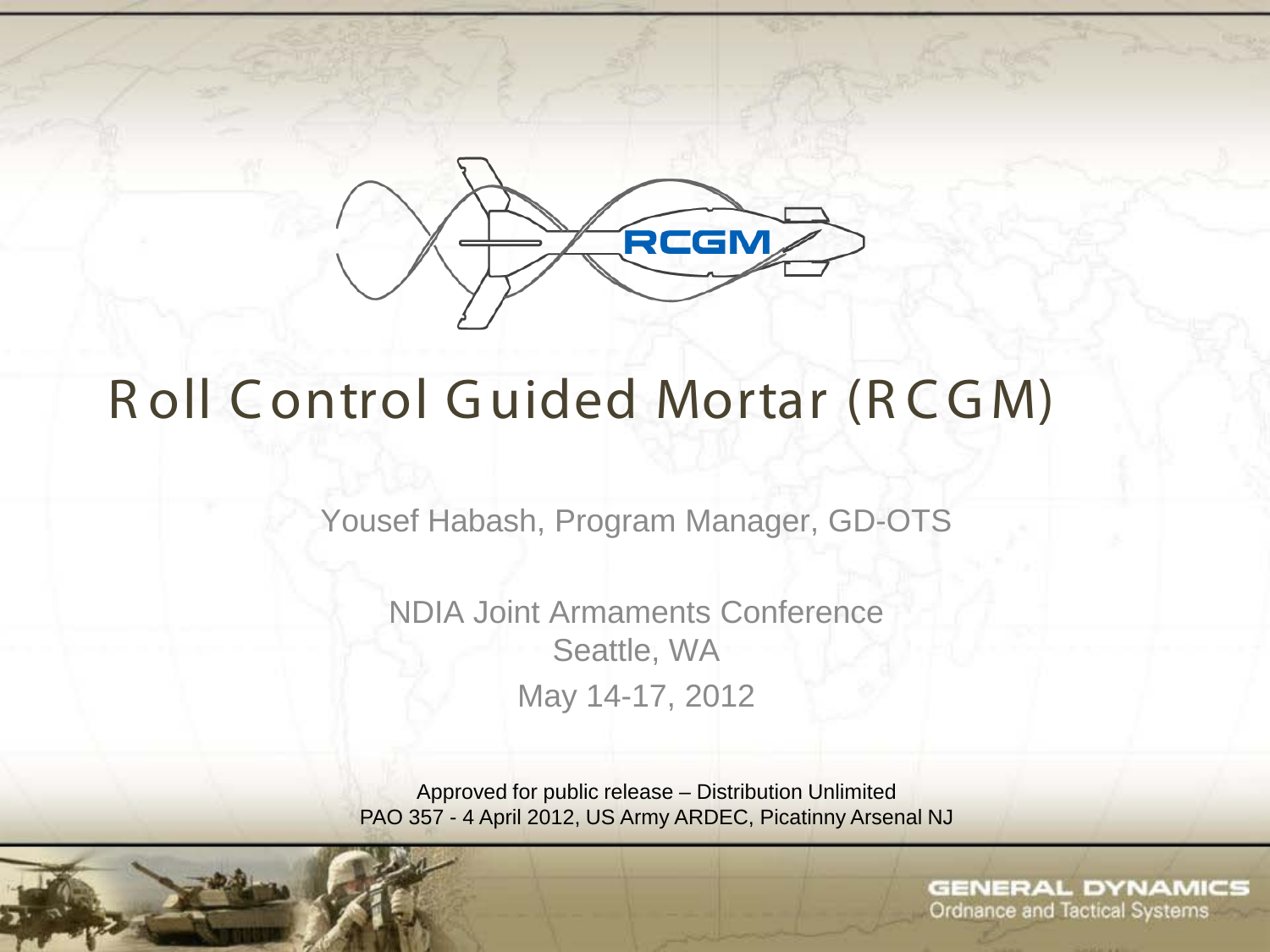#### Overview

- The Roll Control Guided Mortar leverages GD-OTS' patented Roll Control Fixed Canards (RCFC) and SAASM GPS to provide a low cost guidance solution to standard issue mortar warheads
- GD-OTS' Guided Mortars Initiatives
	- 81mm RCGM Demonstrated on UK L41 mortar, available for M821 and other variants
	- 120mm RCGM Available for XM395/M934
	- 81mm Air Dropped Mortar for UAS and other air delivery platforms



81mm and 120mm RCGM 81mm Air Drop Mortar

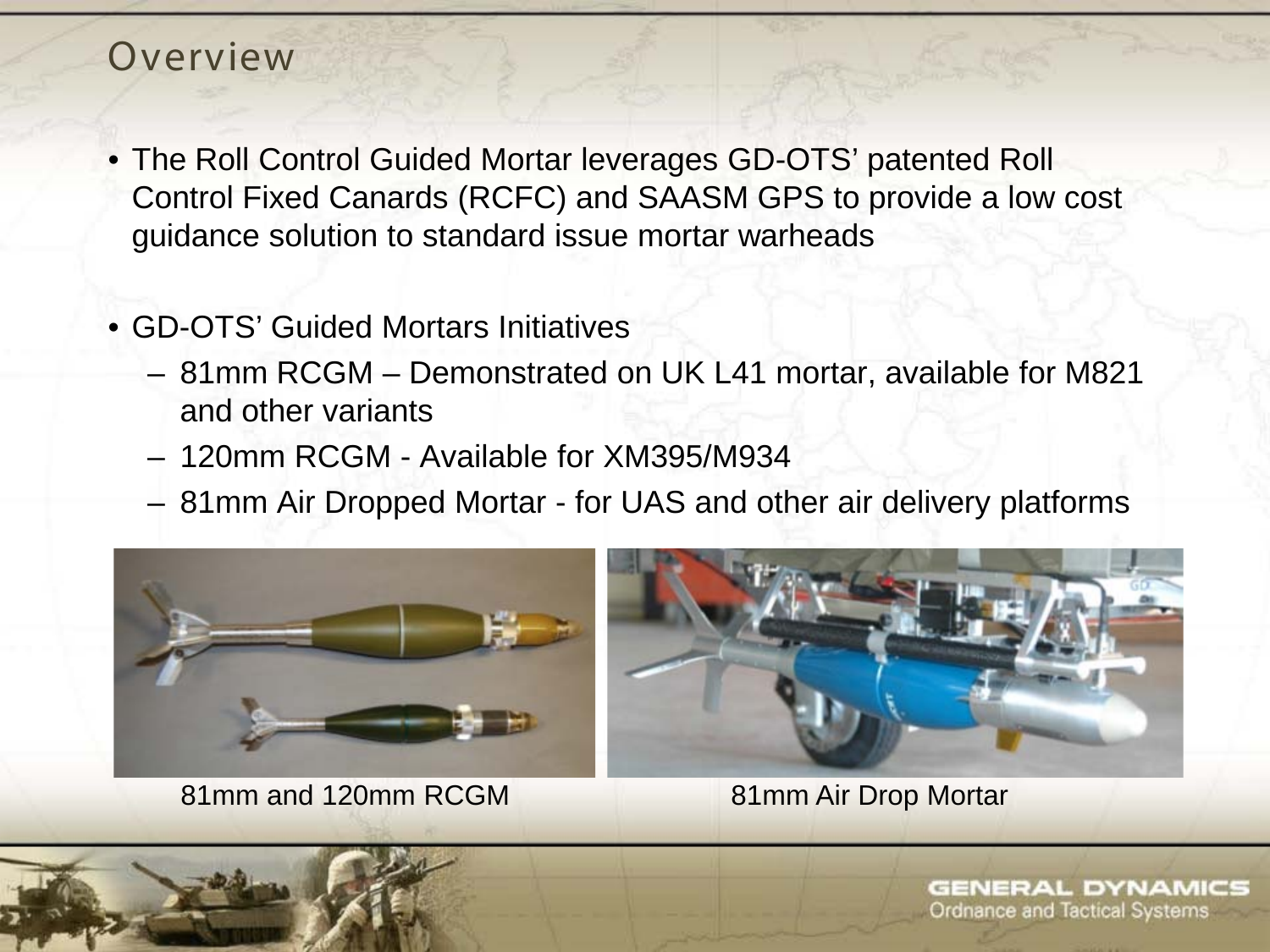### Des ign Approach

- Warhead Standard Issue
- M734A1 fuze Standard Issue
	- No changes to fuze modes
	- No changes to Safe and Arm
	- No changes to Ignition Train
- Guidance, Navigation and Control
	- Simple Design: 2 boards, batteries, antenna and RCFC control module
	- Low Power System
	- Autopilot software
- Patented Roll Control Fixed Canards
	- Significantly cheaper than Control Actuation Systems
	- Roll Brake
	- Simple design, very few moving parts
	- Provides control authority to meet accuracy requirements
- Modified Tail
	- Super Caliber Folding Fins
	- Compatible with Existing Propulsion System

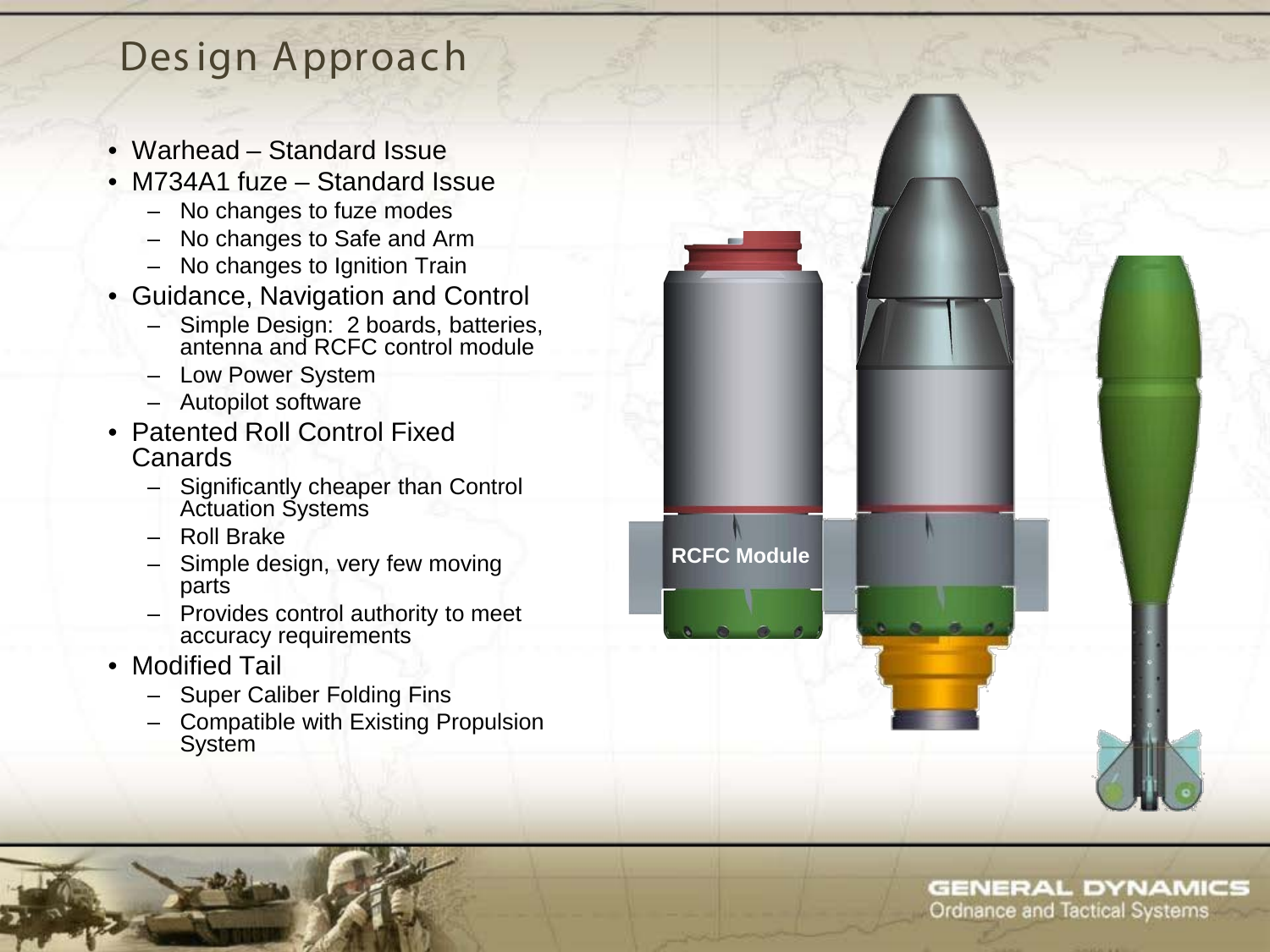#### 120mm RCGM Hardware Overview

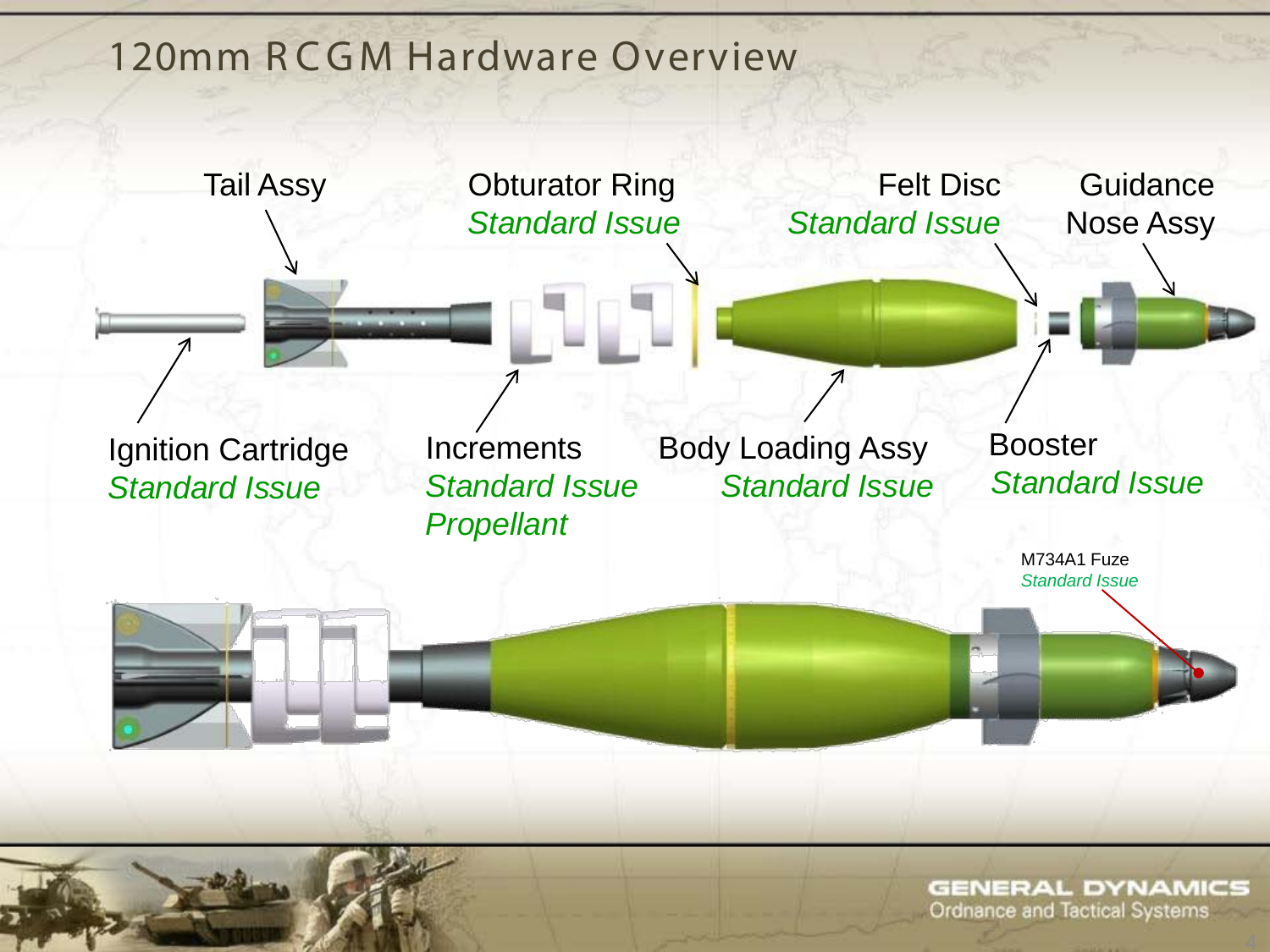

#### **BAE SYSTEMS**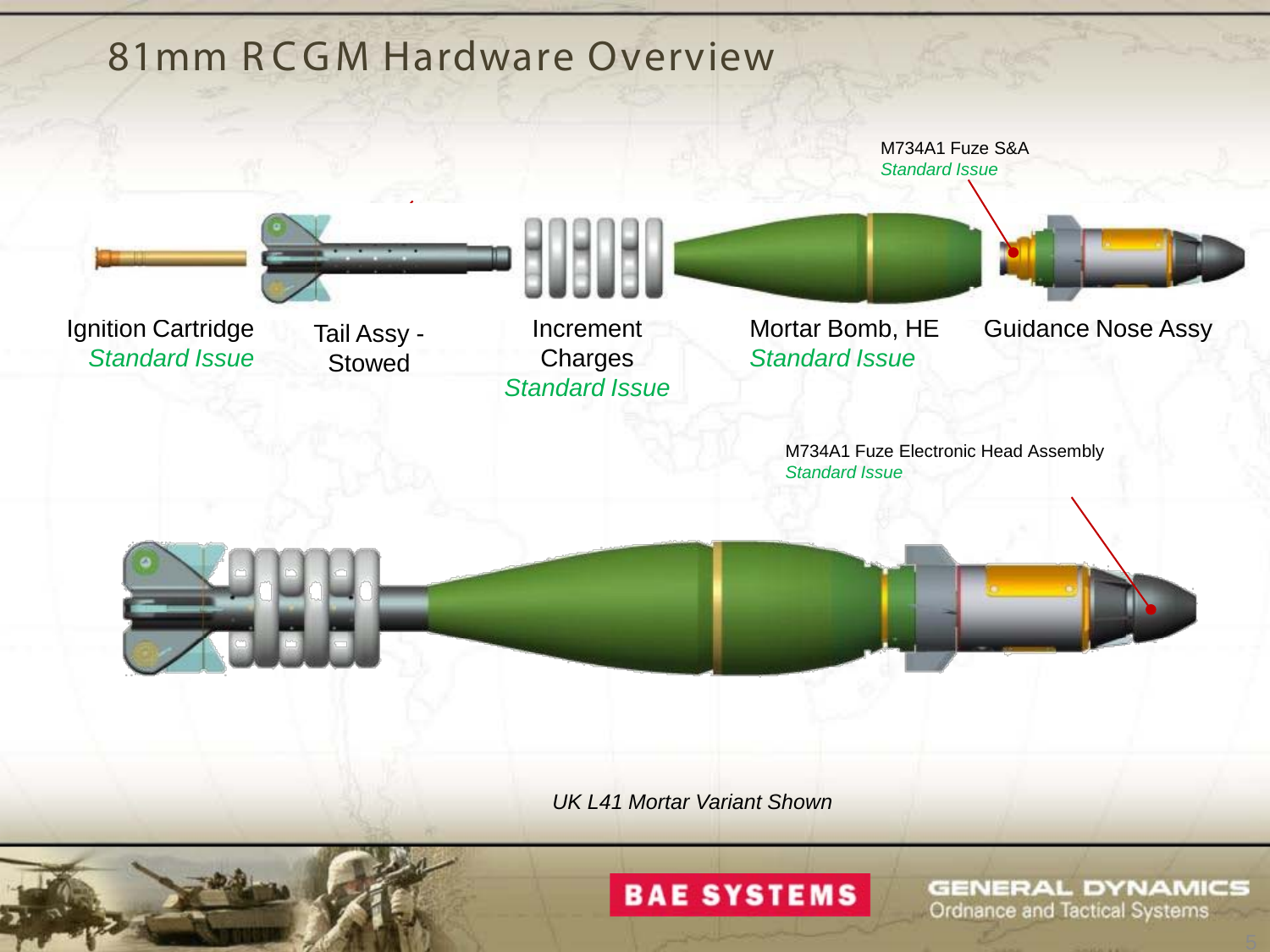## Roll Control Fixed Canards (RCFC) C oncept of Operations

*Strakes counter-rotate control module at lower frequency than mortar*

*Roll Brake locks control module in position during control maneuver*

1 During flight, entire mortar (2) Control Maneuver; Roll (3) spins resulting in a neutral guidance mode

Control Maneuver; Roll Brake modulated to despin collar and orient canards to steer mortar

After desired flight correction, the Roll Brake reestablishes prescribed collar spin resulting in a neutral guidance mode.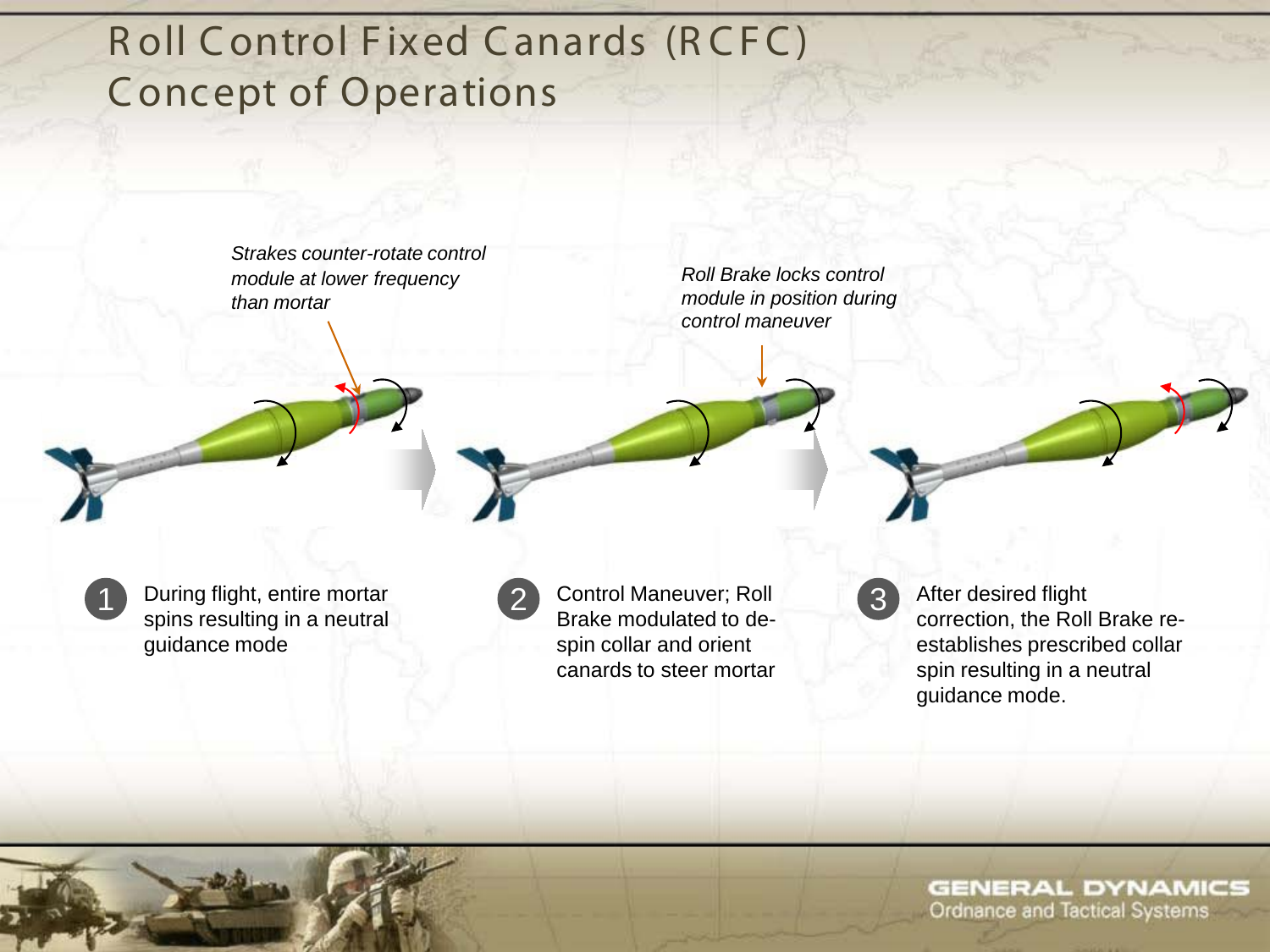## **RCGM Flight Operations**

6. Apogee

5. Begin GPS Controlled Trajectory Maneuver towards GPS target location Maneuver to reference trajectory waypoints

4. RCFC Module Spin/GPS Acquisition (1<t<10) Collar Spun to Desired Spin<br>Acquire GPS Signal and Vertical Reference

3. GEU Calibration/Stabilization (0<t<1)

2. Launch (t=0) Round Fired System Power-up Tail Fins Deploy

Launch

- 1. Round Initialization (t<0) Data uploaded via GPS/Fuze Setter
	- Target Location Data
	- Velocity/Trajectory Data





8. Round Detonates (t=Det) PD, Prox or Delay



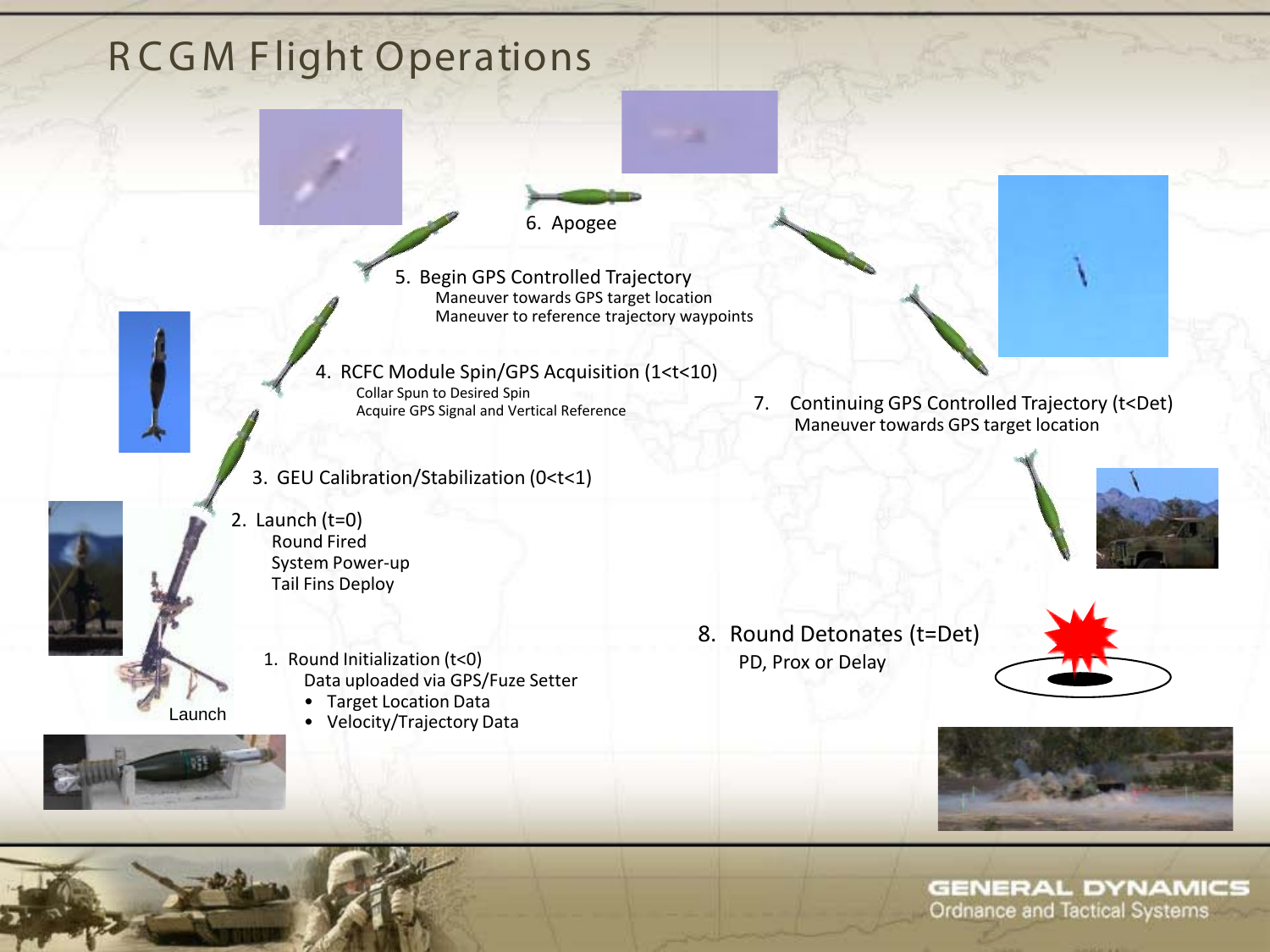### 81mm RCGM Guide to Target Tests at YPG Round Setting using EPIAFS System/Direct Connect

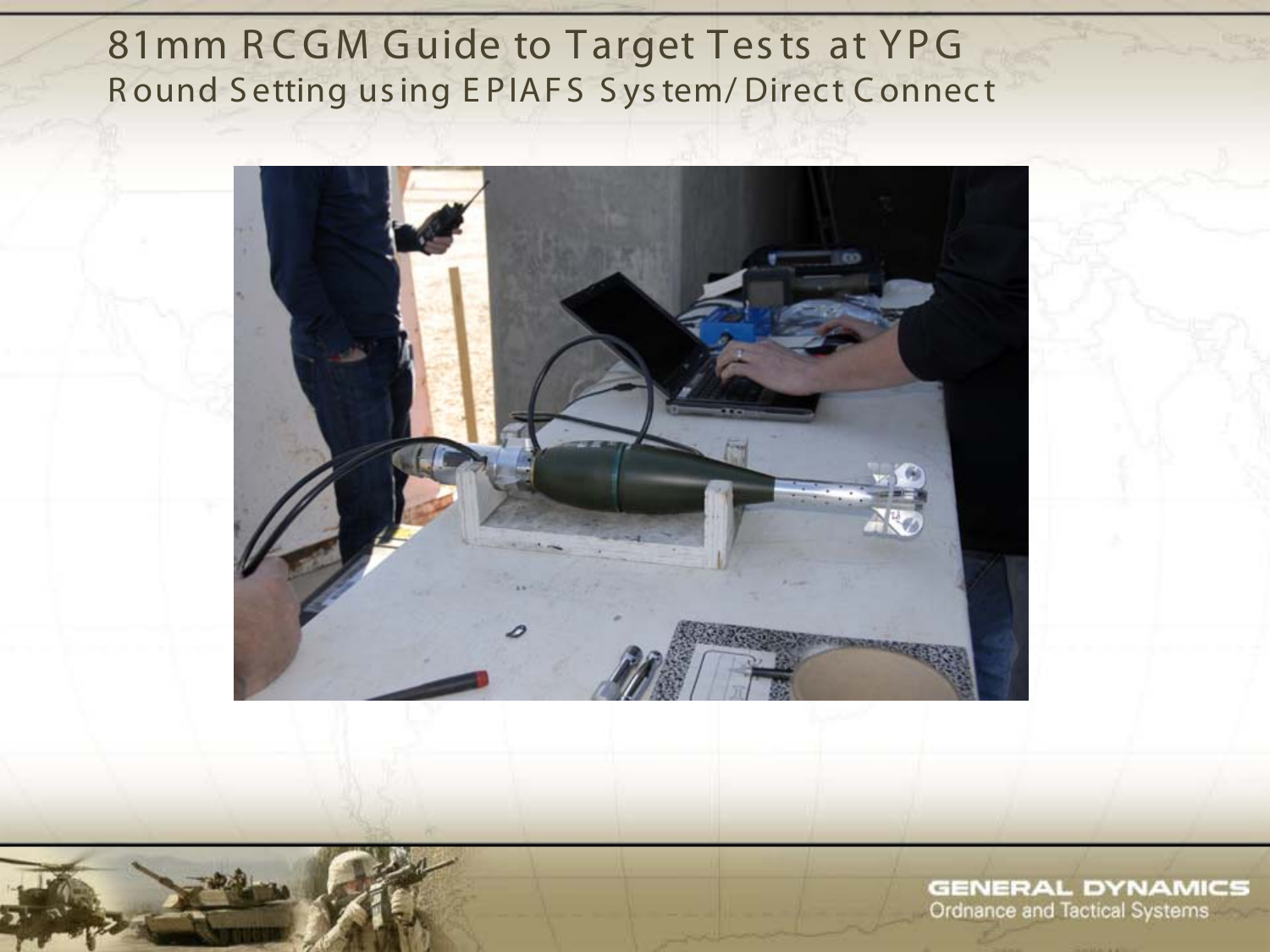### 81mm RCGM Guide to Target Tests at YPG Propulsion System and Mortar Release Device Installation

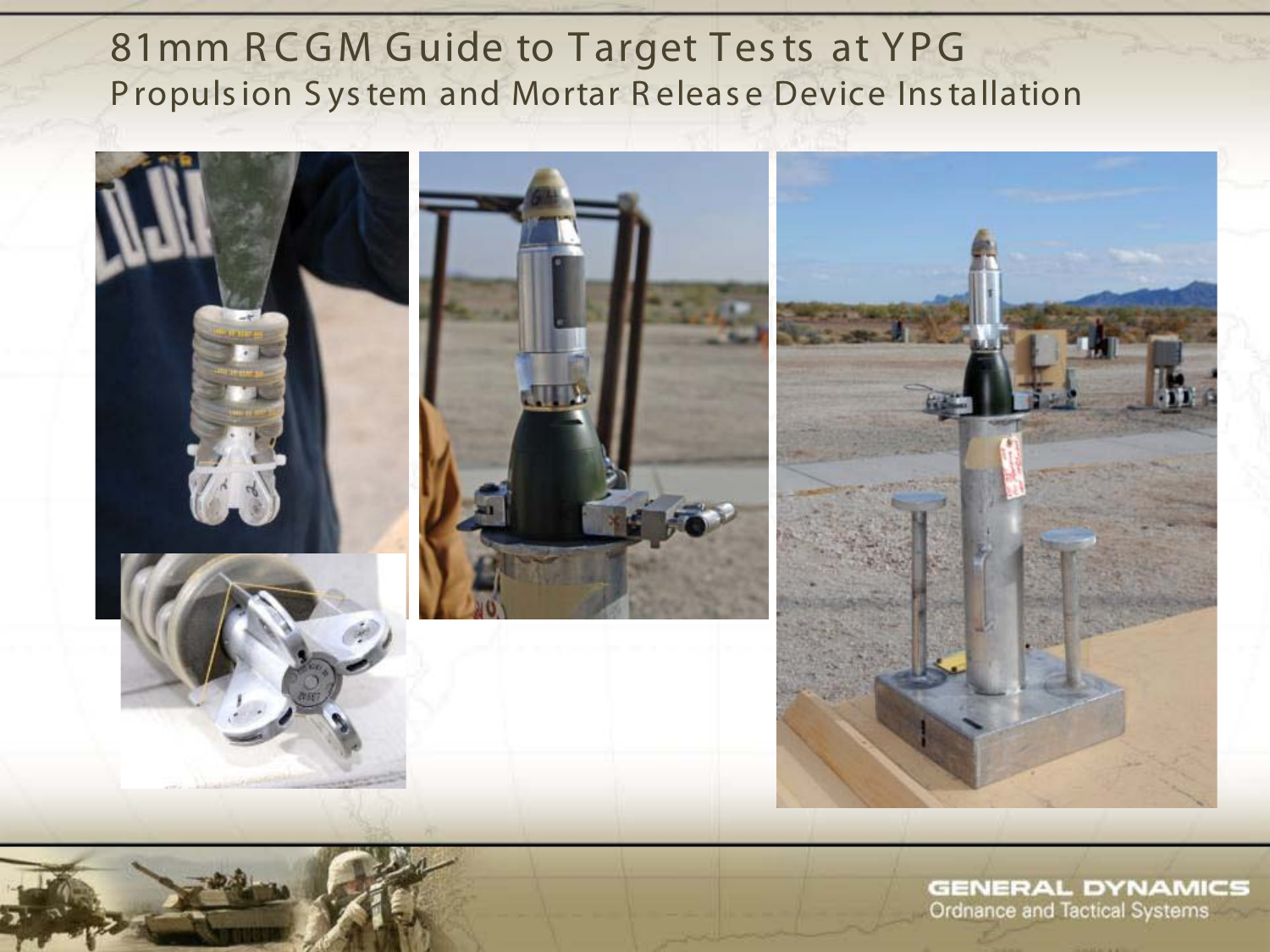#### 81mm RCGM Guide to Target Tests at YPG Muzzle Exit and Fin Deployment



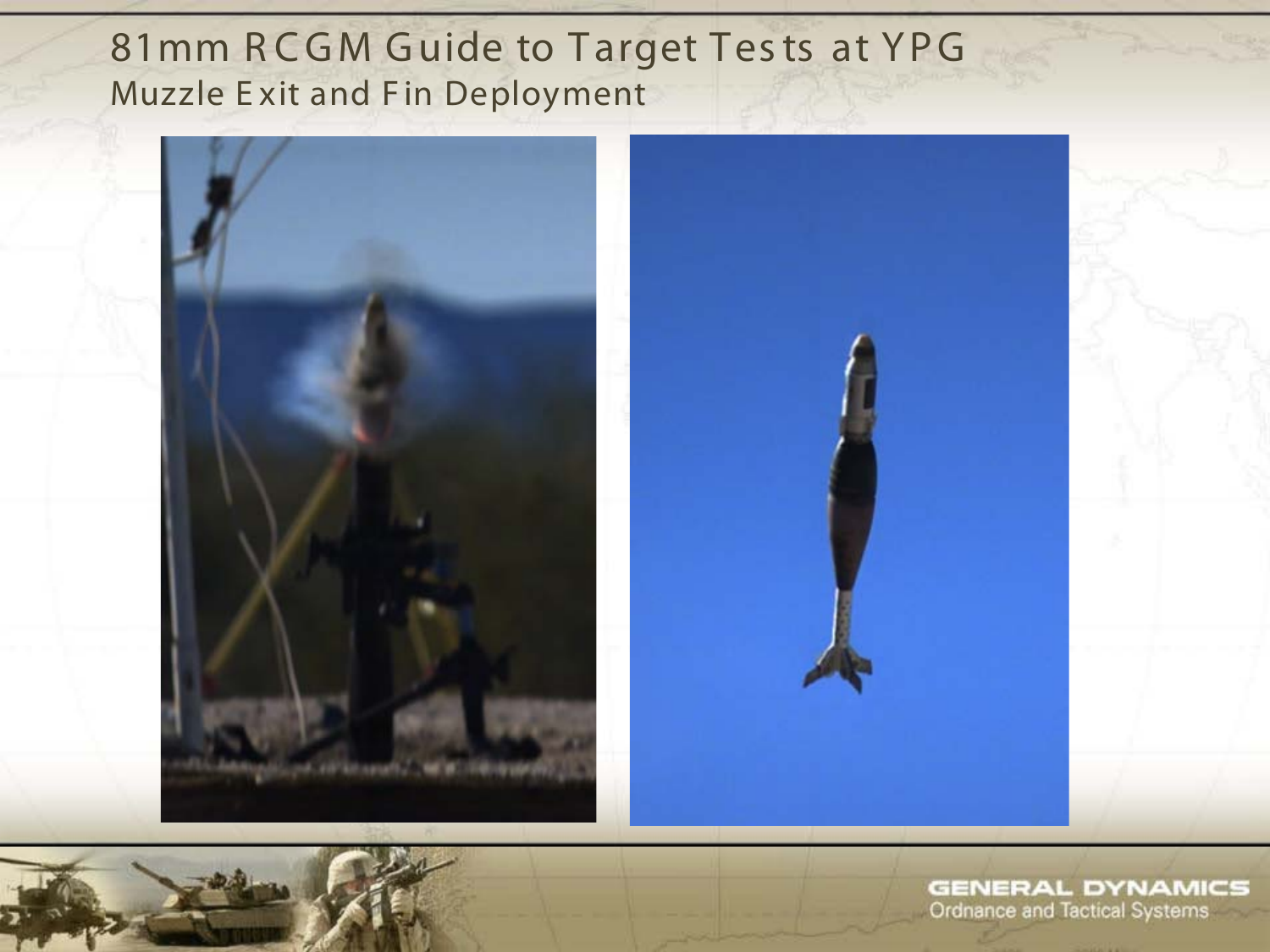#### 81mm RCGM Guide to Target Tests at YPG Target Impact at 3,700m - Point Detonation (Impact)

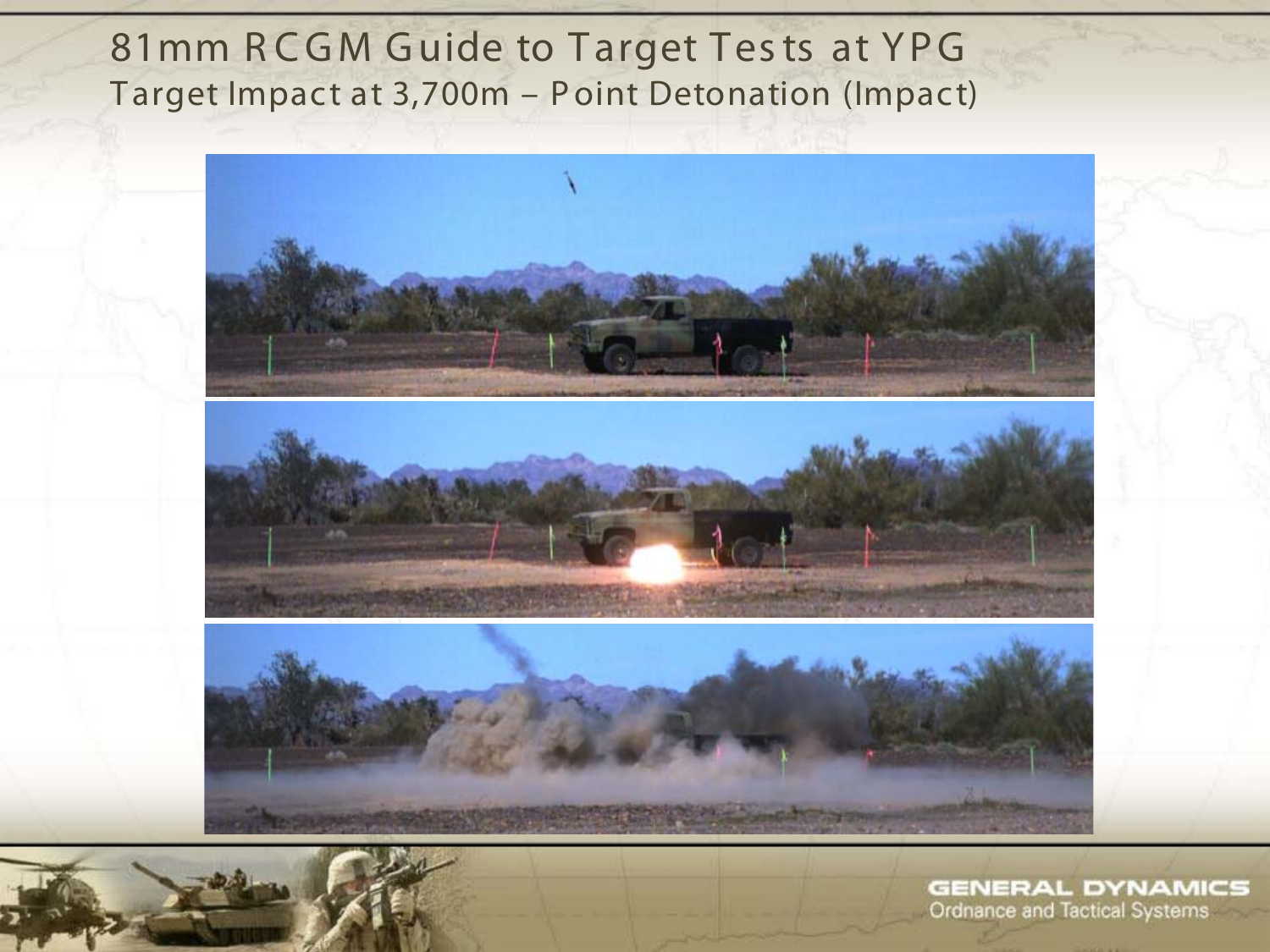#### 81mm RCGM Guide to Target Tests at YPG Target Impact at 980m - Time Delay





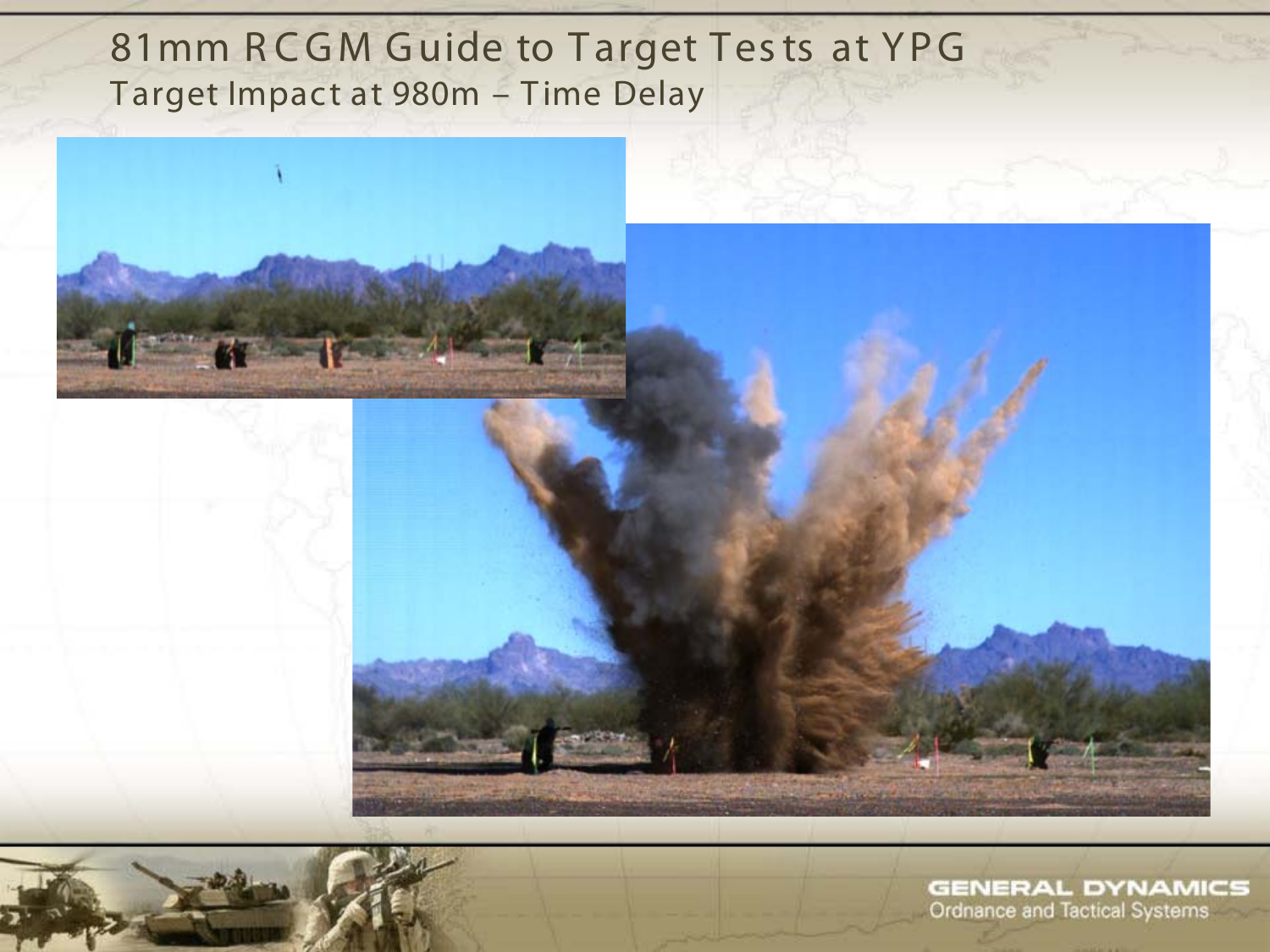### 120mm RCGM Guide to Target Tests at YPG Target Impact at 5,000m - Proximity Mode





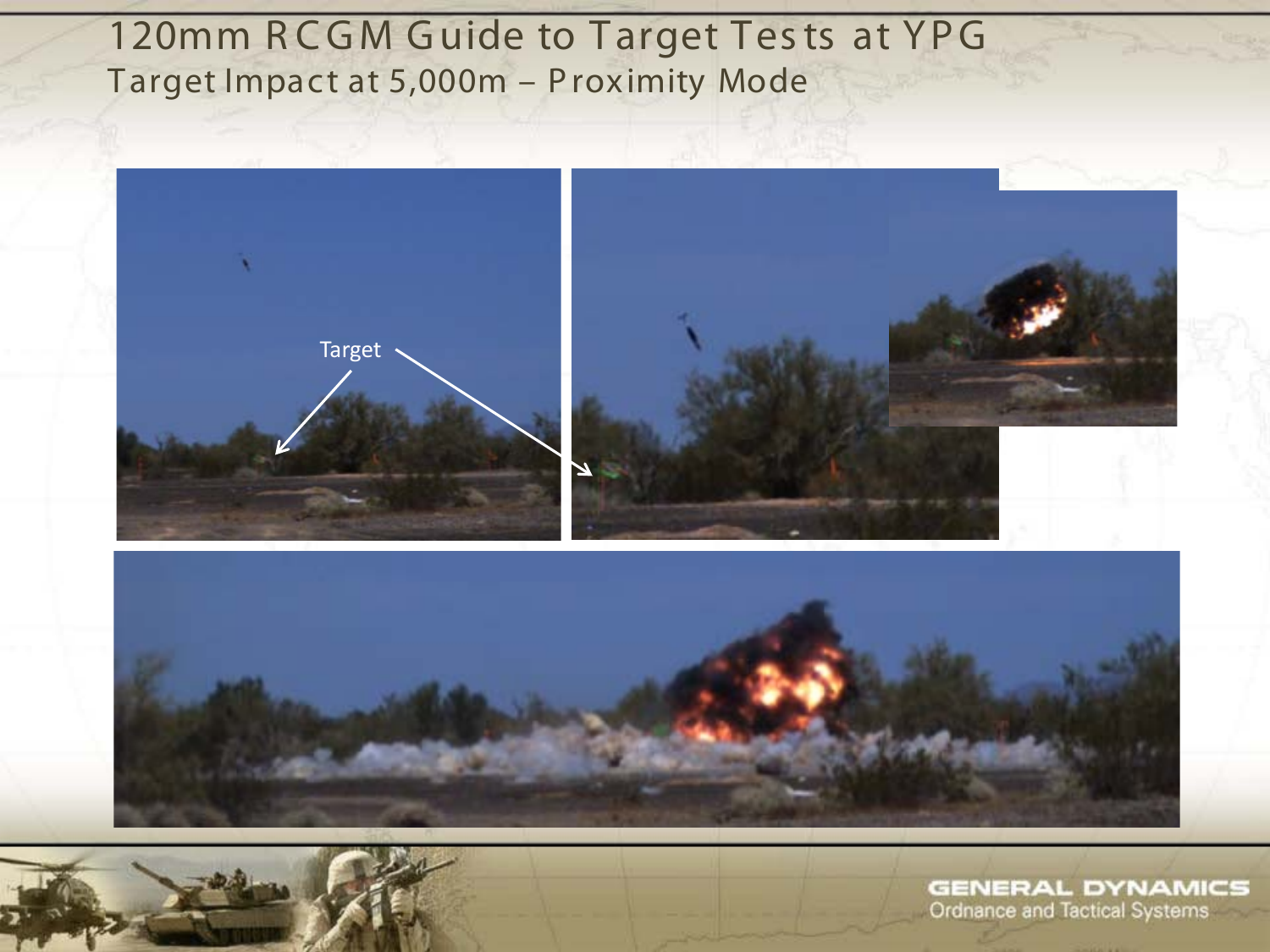## 120mm RCGM Guide to Target Tests at YPG Target Impact at 980m - Point Detonation (Impact)



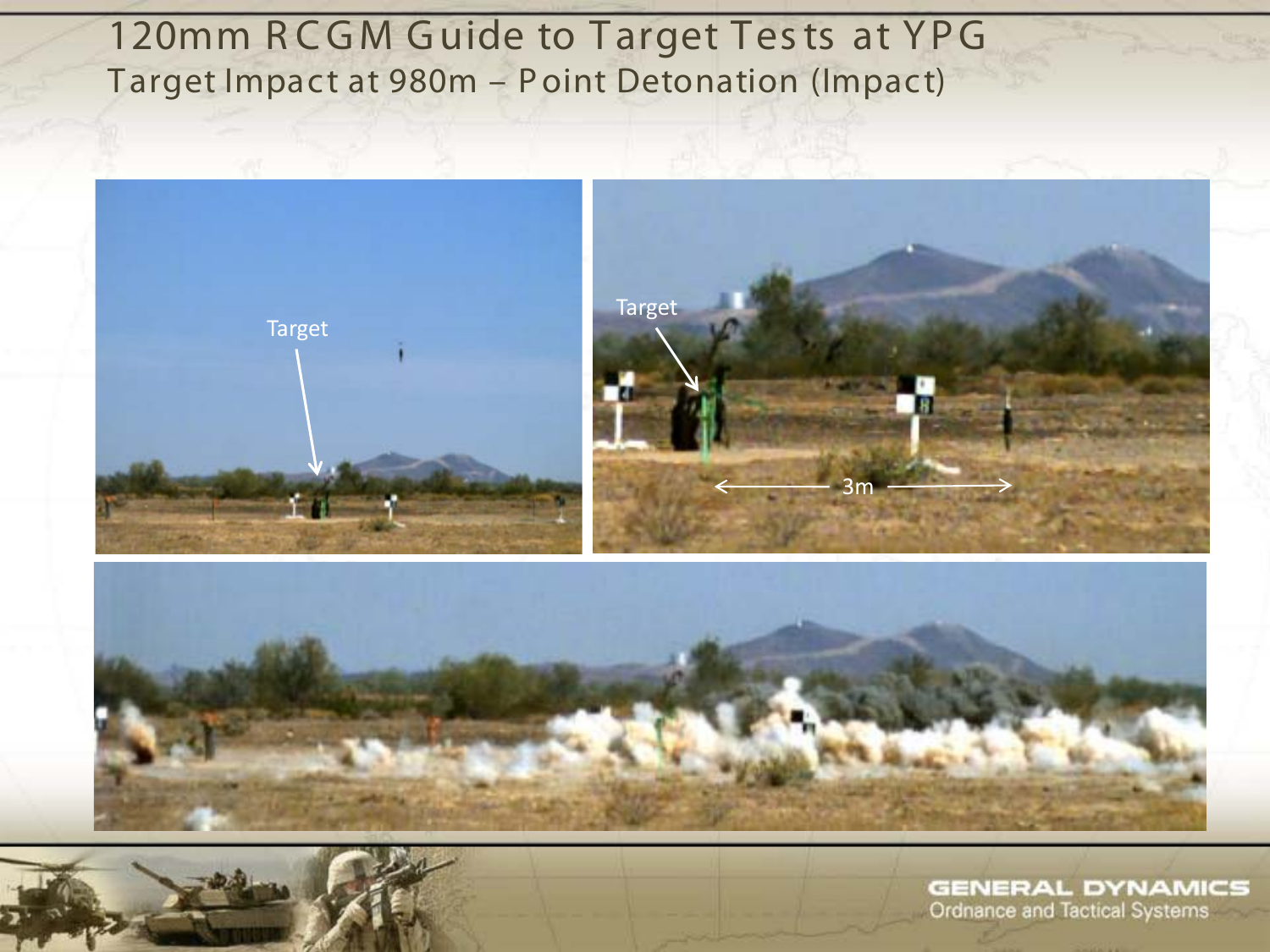## **RCGM Guide to Target Performance**



- Round successfully guided to within ~1.6m of the target, correcting for ~70m range miss and ~60m deflection miss.
- Point Detonation (Impact)





#### **BAE SYSTEMS**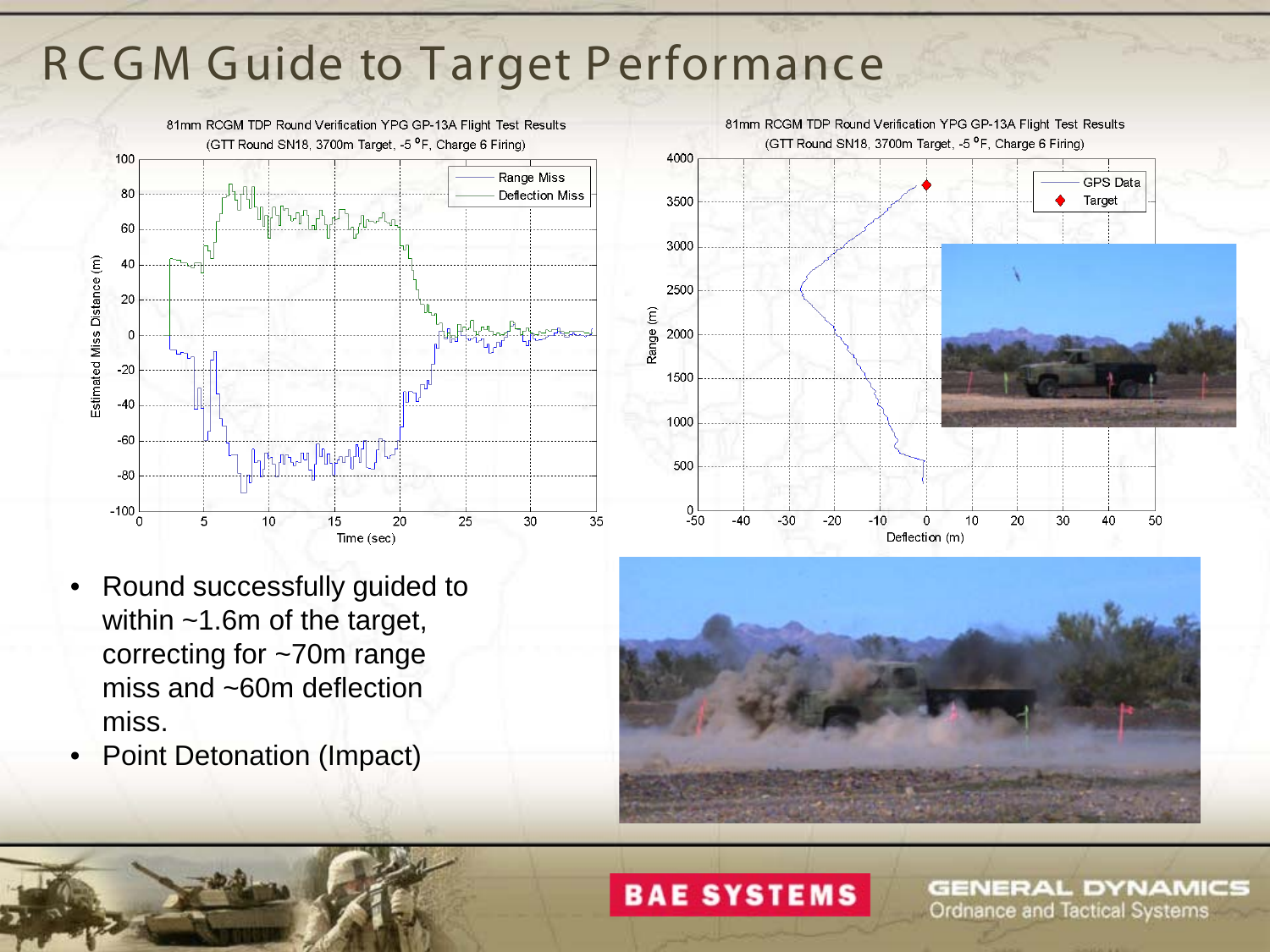# **RCGM Guide to Target Performance**



- Round successfully guided to within ~5.2m of the target, correcting for ~40m range miss and ~15m deflection miss.
- Time Delay Detonation





#### **BAE SYSTEMS**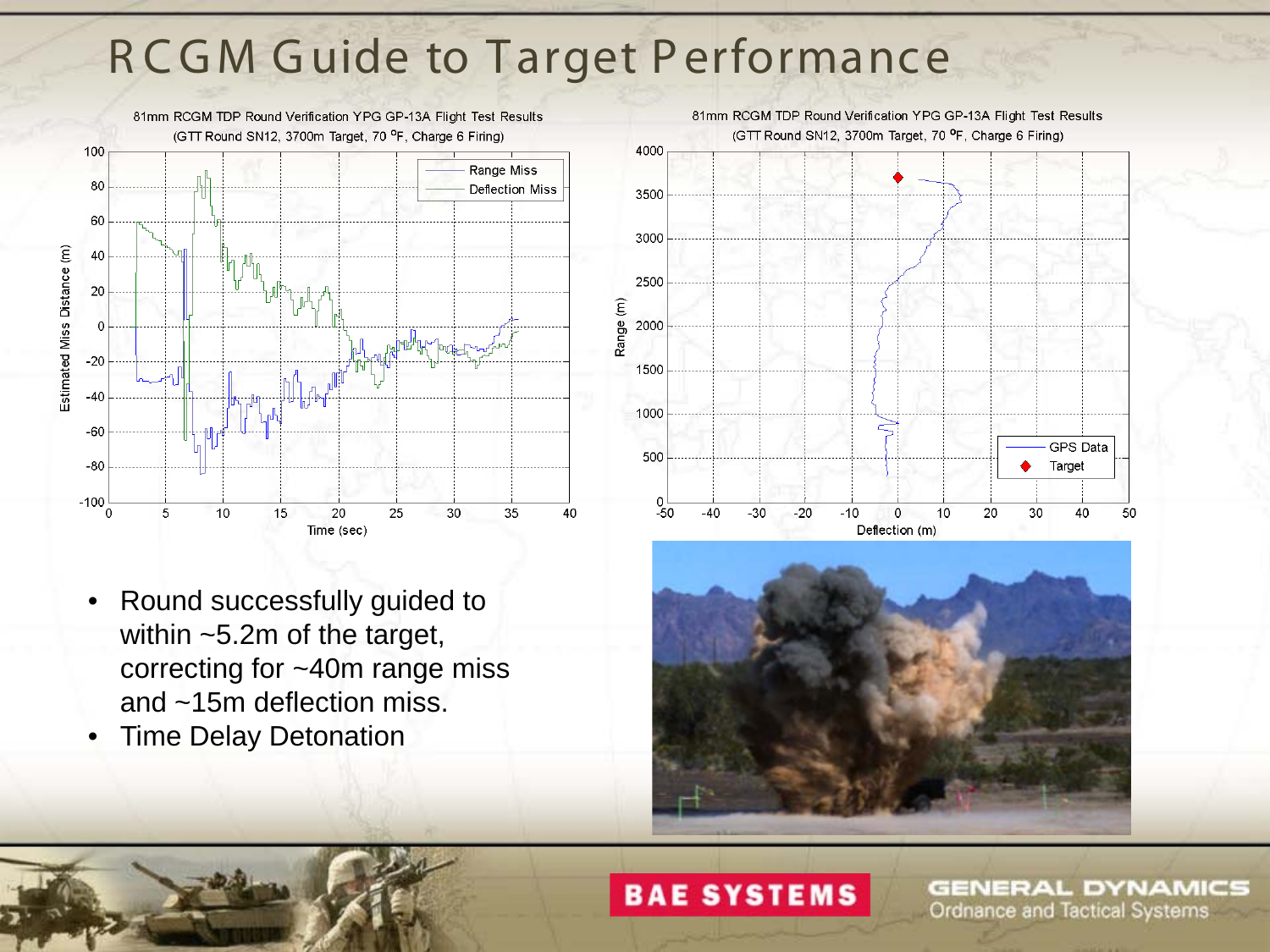## S ummary

- GD-OTS's RCGM has been successfully demonstrated on both 81mm and 120mm Mortar platforms
	- Demonstrated end-to-end Guidance, Navigation and Control
	- Demonstrated Accuracy Less than 10m median miss distance for both systems
	- Demonstrated Ignition Train
	- Demonstrated Performance across limited Environmental Tests\*
		- Temperature Cycling, Vibration and Drop Tests
- RCGM provides our soldiers mobile precision capability (mounted and dismounted).
- GPS target coordinates can be loaded on weapon in seconds using existing Portable Fuze Setter
	- Coordinates can be relayed by forward positioned recon unit or UAVs
- Similar operation as standard mortar including mortar tube and propulsion system
- One Shot One Kill capability  $\bullet$  Shot One Kill capability